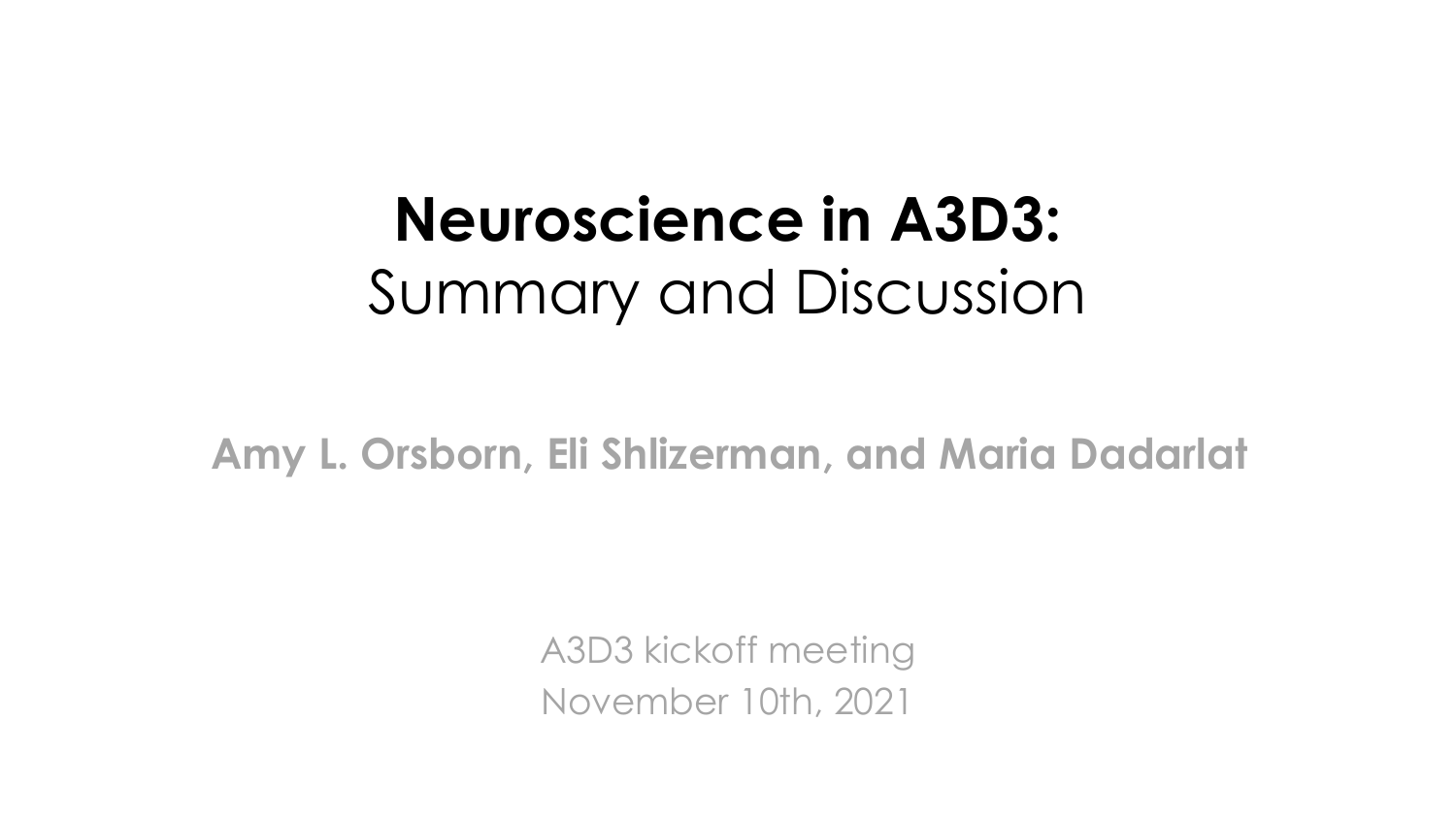# AI for identifying structure in neural data

**Behavioral Data:** Unsupervised Human Action Recognition *(Predict and Cluster)*



Su et al. CVPR, 2020, Su & Shlizerman, Front. AI 2020

**Neural Data:** Spike train data or Electrocorticogram (ECoG)







Mike Nolan, Eli Shlizerman, Amy Orsborn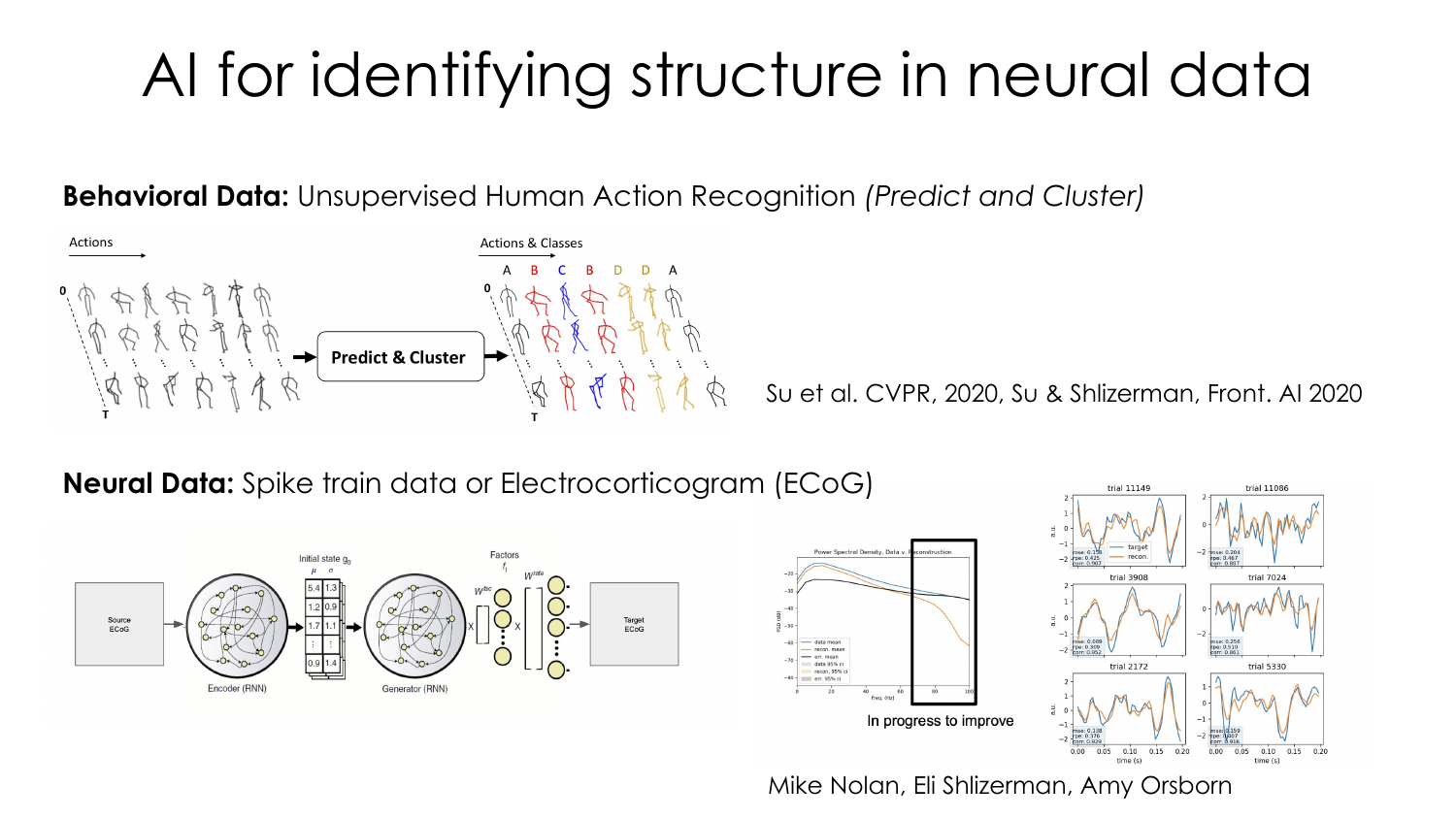## AI for real-time causal manipulations

#### **Example applications:**

**Detect brain state (spindles), stimulate in real-time to disrupt**  $\Box$  Insights into brain state's impact on brain function/behavior



**UW**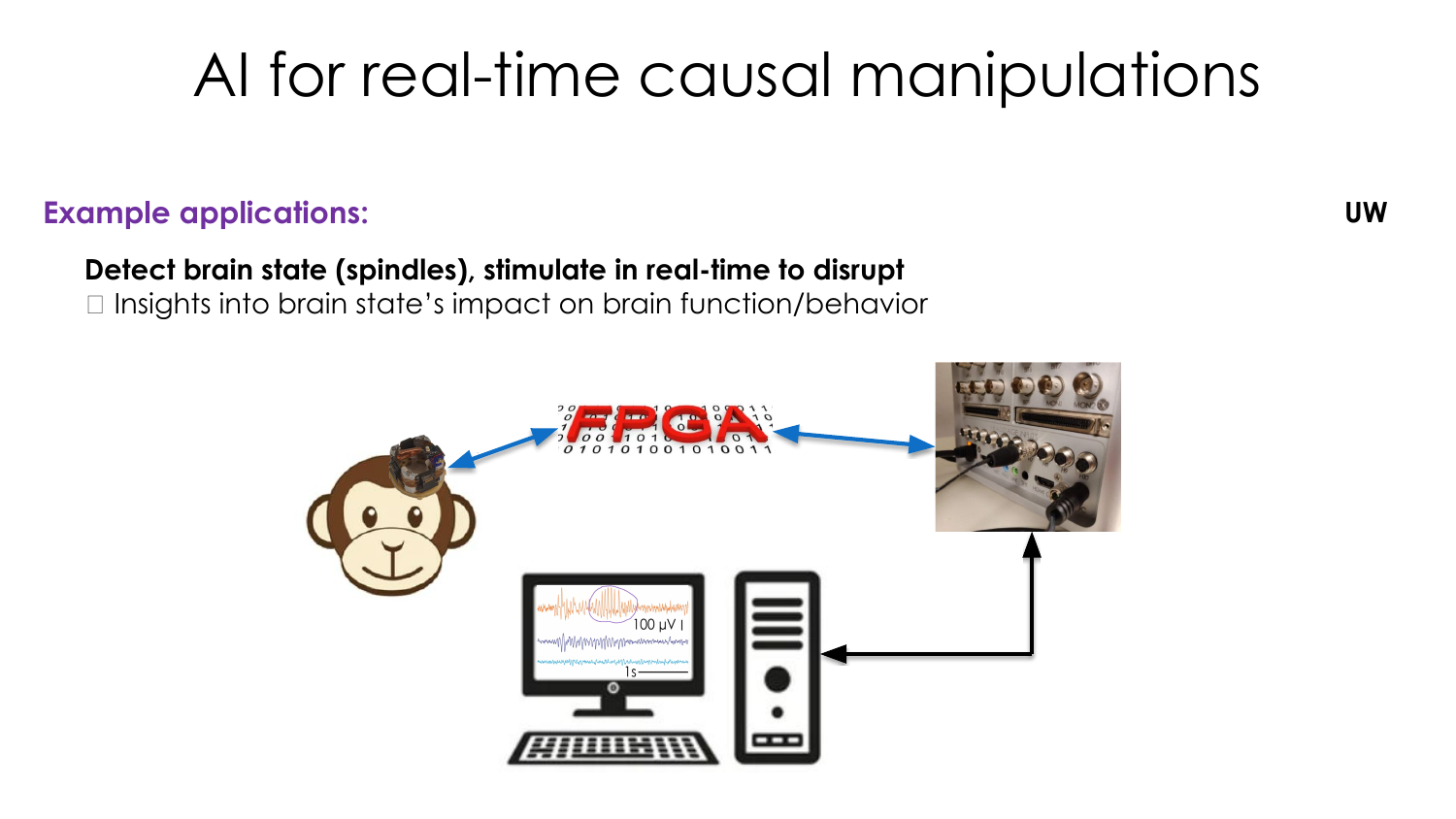### Discussion/development: cloud-based very large-scale analysis pipelines

#### **Large-scale brain recording + behavioral monitoring**

 $\Box$  Identify brain-behavior relationships, structure unsupervised



Opportunities to use and refine predict & cluster approaches for behavior

Advance approaches to link neural dynamics and behavior

Cloud-based implementation could be highly valuable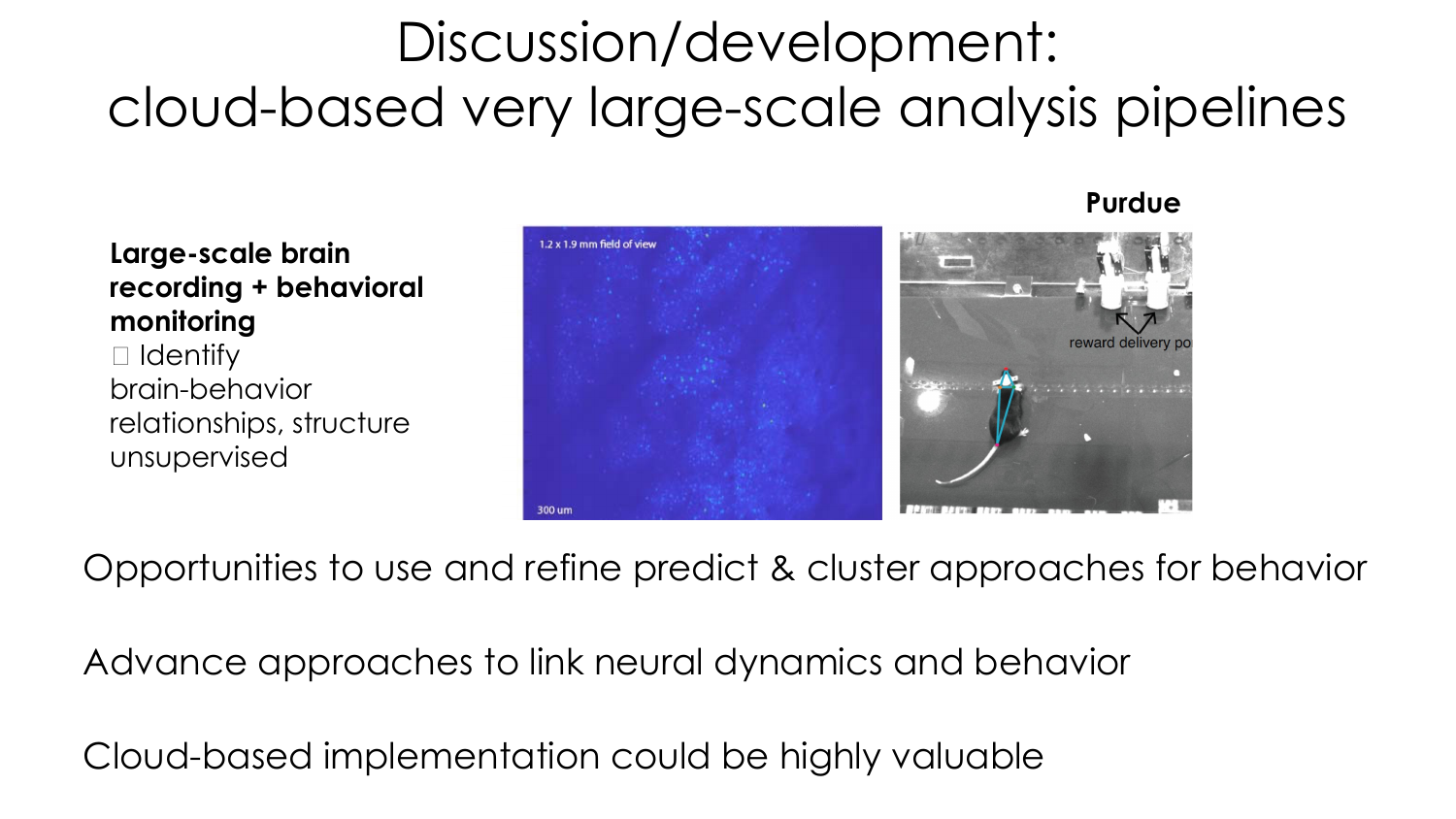#### Discussion points: connections with targeted & heterogeneous systems & HAC

Pipelines for data cleaning of high value in neuroscience

Methods for online processing and learning also useful

Potential connections with ongoing work in Gravitational Waves in MMA ?

Potential connections with encoder-decoder data learning and graph representation in HAC?